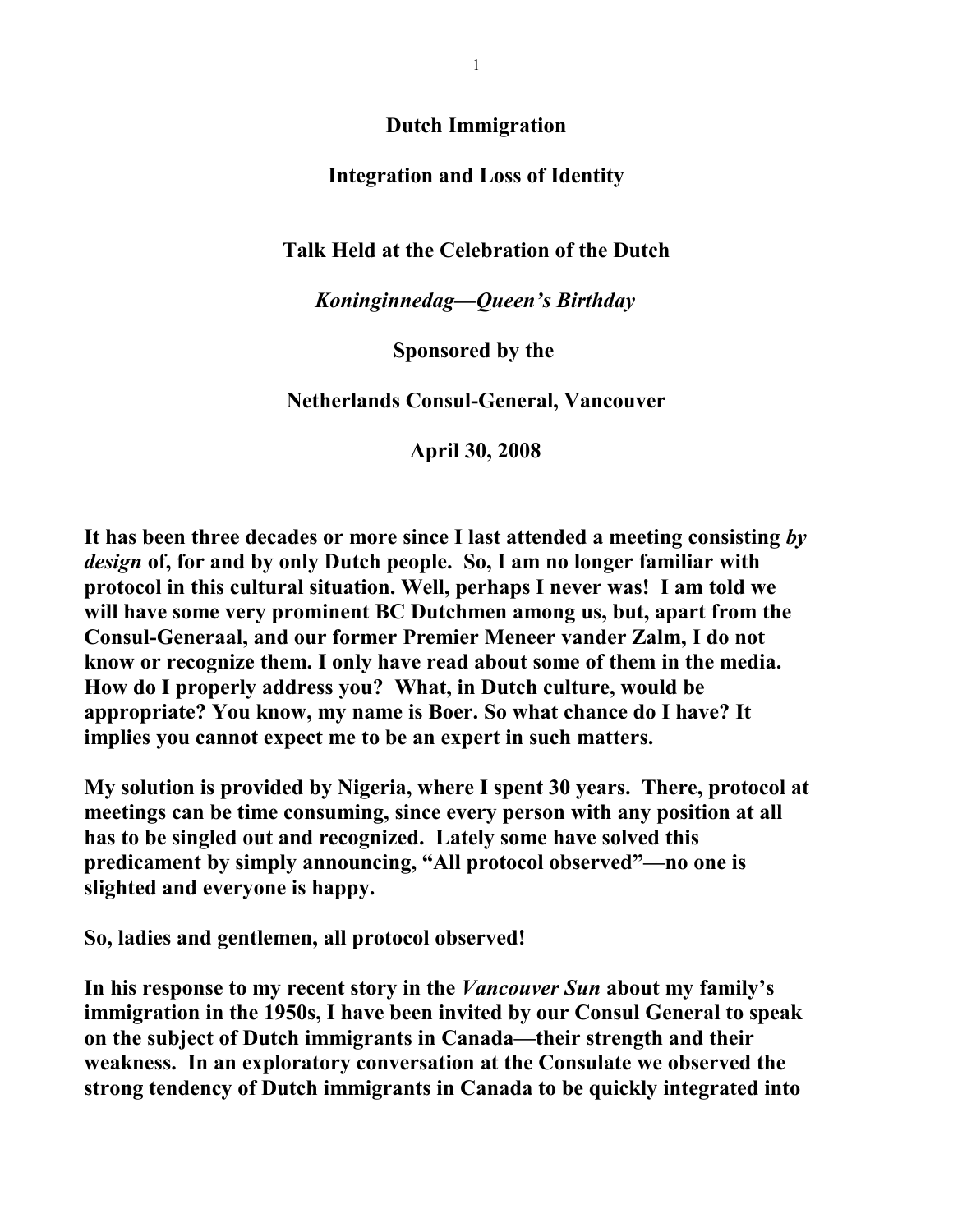**Canadian society. If you have read my story in the Sun, you will have noticed our de facto family motto:** *Laat je klompen thuis!* **(Leave your wooden shoes at home.) Or, in the case of this 13-year old boy, "***Doe je pofbroek af/uit!"* **("Take off your pantaloons.") Within two years we had switched to English at home.** 

**My mother had nine children at the time and was in her early 40s. When she stepped off the Volendam on March 25, 1951, in Halifax, she hardly knew "yes" from "no." But 7 years later, when I went off to some far-off college in MI, she wrote me faithfully almost every week, but never once in Dutch. Always in English. She so pushed herself.** 

**Well, that seems to be part of the Dutch way—***to integrate***. I have lived in Nigeria and traveled in several other African countries, where I would meet Dutchmen, but they almost always insist on speaking English. They would not give me a chance to practice my residual Dutch. Though I still speak a fair amount of Dutch—the Consul-Generaal even generously praised me for my Dutch-- I don't feel comfortable enough in it to address a crowd of distinguished Dutchmen like you.** 

**You meet Dutch tourists in the Yukon, on the Vancouver Island ferries, in Banff, on the plane-- they almost always want to speak English. And while the Polish, the Chechs, the Germans, the Italians, etc. have their cultural organizations and identifiable halls and other buildings around the city, you will not see any such Dutch facility, except for churches. We integrate. We become Canadian. Even the church, at least the Christian Reformed Church, is very eager to shed its Dutch mentality and embrace multiculturalism. We speak the language very quickly and well. We allow ourselves to be absorbed in the new home culture. There is no Dutch ghetto. There may be places where they congregate, but no residential ghetoes like other immigrants. There is no place in either Vancouver or Toronto that is described as the Dutch quarters. And even though we occasionally hear jokes about the Dutch mafia in BC, there is no identifiable place where they are located.**

**Here in Canada, we find ourselves everywhere. We are well represented in the BC govt at the highest level. Dutch names appear regularly in all the media. We contribute in every sector, especially agriculture and horticulture, labour relations, education and religion.**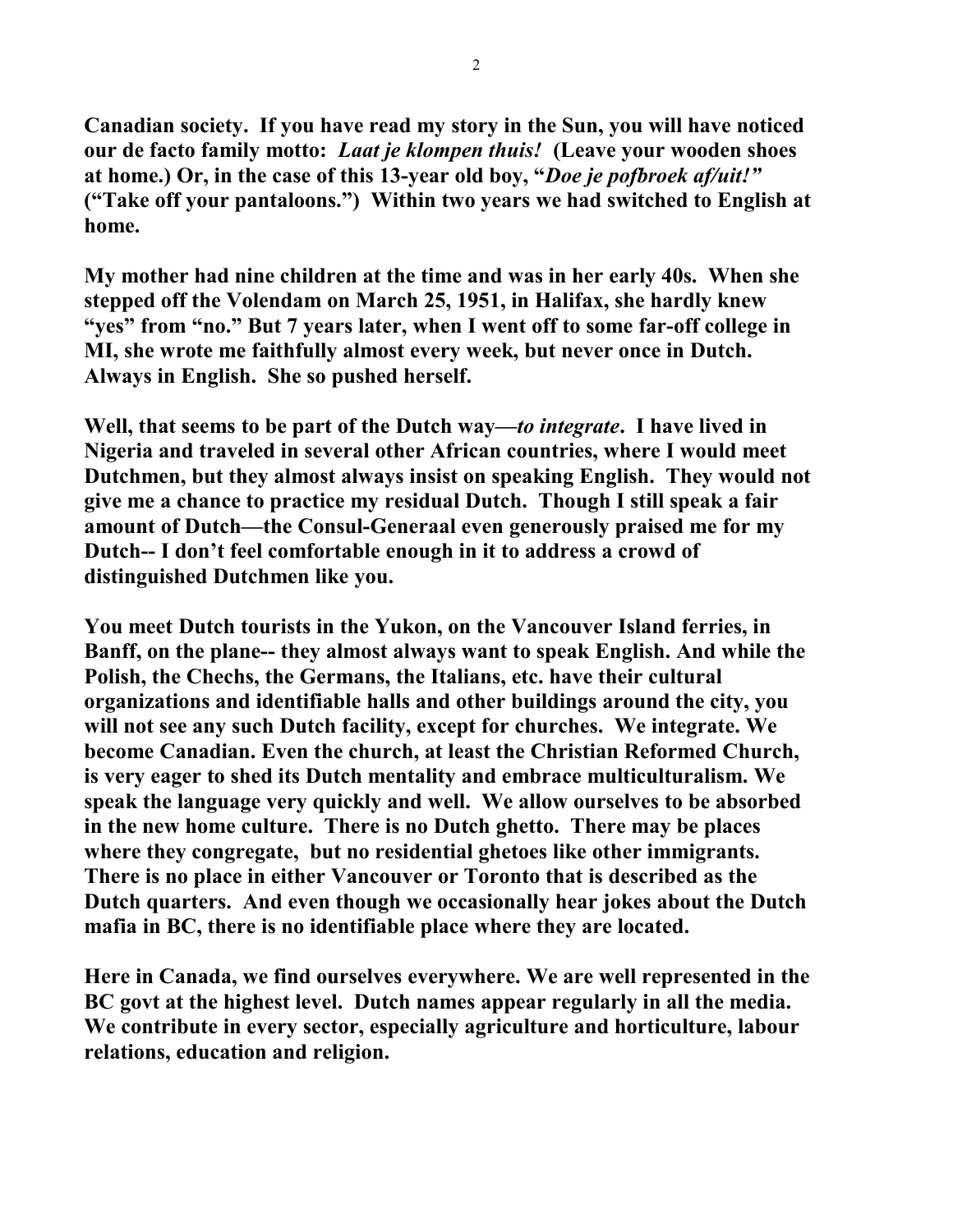**Not only do we integrate as** *individuals***, but also in our** *organizations***. We have also done yeoman work in education. Victorial Cunningham wrote the book,**  *Justice Achieved: The Political Struggle of Independent Schoiols in British Columbia* **(2002). This book is a tribute to the contribution of the Dutch to freedom in education in BC—but it is written by a Cunningham, not some by Vandersma. We have built undergraduate and post-graduate institutions in Canada. We have pioneered and continue to do so with more responsible labour unions. We have established a national Citizens for Public Justice, whose main founder has been decorated with the Order of Canada. All of these efforts, started by Dutch, have thoroughly Canadianized. They have been integrated and are part of the local and national scenes.** *We are integrators.* **That's our strength.** 

**Then the Consul-Generaal and myself explored the other side of the coin. What happens to our Dutchness, to our own cultural awareness, especially with the second and subsequent generations. A few months ago, Edie Bijdemast, whom I expect to be here, but whom I have never met, told her story of estrangement and lostness in the** *Vancouver Sun***. She had lost touch with her roots and it made her feel empty and rootless. She had to go back to the Netherlands to search for her roots and understand herself.** 

**In preparation for this talk, I explored this issue with a nephew of mine living in Cobble Hill near Duncan, who wrote something similar to Edy's. He began his letter: "I feel we are lost." He was born on VI. His parents (my sister and husband, who met each other here) immigrated and, like good Dutchmen do, integrated—and, my nephew wrote, "we lost our connection. I am a Canadian with little understanding of my roots." Especially not being able to speak or read Dutch bothers him to such an extent that he has taken the trouble of learning a fair bit of it and also by going for an extended trip. He ended by suggesting that some exchange programme be established for Dutch Canadian youth to spend time in NL as students. Or some work exchange programme. Anything to help these youths get back to their roots and fill that cultural emptiness and loneliness.** 

**The Consul-Generaal and I had \this discussion only 10 days ago. Since then, I have done a bit of research on the internet. Beginning with Edie's story, I found to my astonishment that there are actually quite a few Dutch cultural activities going on around our city. I returned here retired in 2001—a good 6 years ago, but never heard of them. I hope to explore these a bit in the near future. Perhaps they could become the vehicles, in cooperation with the Consulate, to initiate some kind of programme to this end. My nephew**